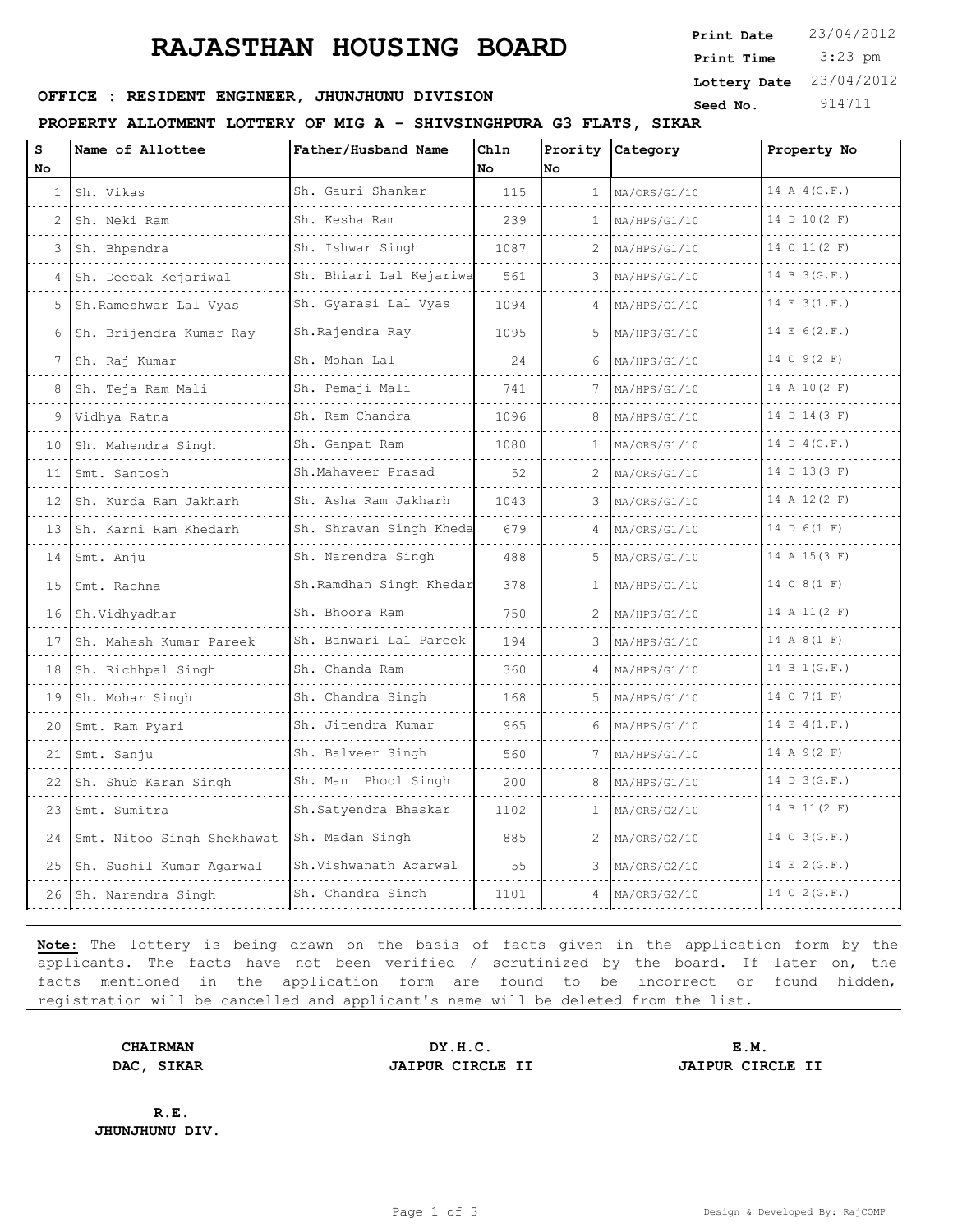# **RAJASTHAN HOUSING BOARD**

 3:23 pm **Print Date**  $23/04/2012$ **Print Time Lottery Date** 23/04/2012

## **SEED OFFICE : RESIDENT ENGINEER, JHUNJHUNU DIVISION Seed No.** 914711

### **PROPERTY ALLOTMENT LOTTERY OF MIG A - SHIVSINGHPURA G3 FLATS, SIKAR**

| S  | Name of Allottee                 | Father/Husband Name                         | Chln |    | Prority Category | Property No      |
|----|----------------------------------|---------------------------------------------|------|----|------------------|------------------|
| No |                                  |                                             | No   | No |                  |                  |
| 27 | Sh. Mohar Singh                  | Sh. Bhagirath Mal<br>.                      | 563  |    | 5 MA/ORS/G2/10   | 14 A 6(1 F)      |
| 28 | Sh.Richhapal Singh               | Sh. Dhanna Ram                              | 931  |    | MA/ORS/G2/10     | 14 B 14 (3 F)    |
| 29 | Sh.Shishupal Singh               | Sh. Goardhan Singh                          | 719  | 8  | MA/ORS/G2/10     | 14 A 3 (G.F.)    |
| 30 | Sh. Tara Chand                   | Sh. Dana Ram Bhaskar                        | 196  | 9  | MA/ORS/G2/10     | 14 D 16(3 F)     |
| 31 | Smt. Sushila Devi                | Sh. Ranjeet Kumar<br>.                      | 469  | 10 | MA/ORS/G2/10     | 14 D 1 (G.F.)    |
| 32 | Sh. Shiv Bhagwan Singh           | Sh. Kurna Ram                               | 674  | 1  | MA/HPS/G2/10     | 14 B 13(3 F)     |
| 33 | Sh. Bajrang Lal                  | Sh. Bhagirath Singh                         | 205  | 2  | MA/HPS/G2/10     | 14 B 15(3 F)     |
| 34 | Smt. Subhita Devi                | Sh. Rakesh Khicharh<br>.                    | 1072 | 3  | MA/HPS/G2/10     | 14 D 8 (1 F)     |
| 35 | Smt. Sushila Sharma              | Sh. Lal Chand Sharma                        | 130  |    | MA/HPS/G2/10     | 14 A 2 (G.F.)    |
| 36 | Sh. Jhabar Mal Gora              | Sh. Karna Ram                               | 713  | 5  | MA/HPS/G2/10     | 14 E 5(2.F.)     |
| 37 | Sh. Sultan Singh                 | Sh. Pema Ram<br>.                           | 1061 | 6  | MA/HPS/G2/10     | 14 A 1 (G.F.)    |
| 38 | Sh. Vijay Pal Singh              | Sh.Rameshwar Kumar<br>a dia dia dia dia dia | 494  | 7  | MA/HPS/G2/10     | 14 E 8(3.F.)     |
| 39 | Smt. Indu Bala                   | Sh.Gopal Ram                                | 675  |    | MA/HPS/G2/10     | 14 A 13(3 F)     |
| 40 | Sh. Om Prakash Sain              | Sh. Manna Ram Sain                          | 714  |    | MA/HPS/G2/10     | 14 C 15(3 F)     |
| 41 | Sh. Harish Choudhary             | Sh. Mohan Singh                             | 1049 | 10 | MA/HPS/G2/10     | 14 A 14(3 F)     |
| 42 | Smt. Anita Jhajhuka              | Sh. Nitin Jhajhuka                          | 462  | 11 | MA/HPS/G2/10     | 14 B $2(G.F.)$   |
| 43 | Sh. Rohitash Sunda               | Sh. Chiranji Lal Sunda                      | 511  | 12 | MA/HPS/G2/10     | 14 C 4 (G.F.)    |
| 44 | Sh.Mahendra                      | Sh. Jawahar Lal                             | 217  | 13 | MA/HPS/G2/10     | 14 B 9(2 F)      |
| 45 | Sh. Bhanwar Lal                  | Sh. Teja Ram                                | 236  | 14 | MA/HPS/G2/10     | 14 B 6 (1 F)     |
| 46 | Sh. Bhanwar Lal Dhaka            | Sh. Ram Dev Ram Dhaka<br>.                  | 362  | 15 | MA/HPS/G2/10     | 14 D 5 (1 F)     |
| 47 | Dr. Hitisha Ruhela               | Sh. Arjun Singh                             | 407  | 1  | MA/ORS/G2/10     | 14 B 4(G.F.)     |
| 48 | Sh. Kamal Kumar Advocate         | Sh. Sita Ram                                | 120  | 2  | MA/ORS/G2/10     | 14 C 14 (3 F)    |
| 49 | Sh.Mahendra Pal Advocate         | Sh. Hanuman Singh                           | 491  | 3  | MA/ORS/G2/10     | $14 \tE 1(G.F.)$ |
| 50 | Dr. Kavita Choudhary             | Sh. Ramdev Singh                            | 1099 | 4  | MA/ORS/G2/10     | 14 B 5 (1 F)     |
| 51 | Sh.Ghanshyam Gathala<br>Advocate | Sh. Kesar Dev                               | 70   | 1  | MA/HPS/G2/10     | 14 C 16(3 F)     |
| 52 | Sh. Anand Kumar Sunda            | Sh. Har Lal Singh Sunda                     | 720  |    | MA/HPS/G2/10     | 14 B 16(3 F)     |

**Note:** The lottery is being drawn on the basis of facts given in the application form by the applicants. The facts have not been verified / scrutinized by the board. If later on, the facts mentioned in the application form are found to be incorrect or found hidden, registration will be cancelled and applicant's name will be deleted from the list.

**CHAIRMAN DY.H.C. E.M. DAC, SIKAR JAIPUR CIRCLE II JAIPUR CIRCLE II**

**R.E. JHUNJHUNU DIV.**